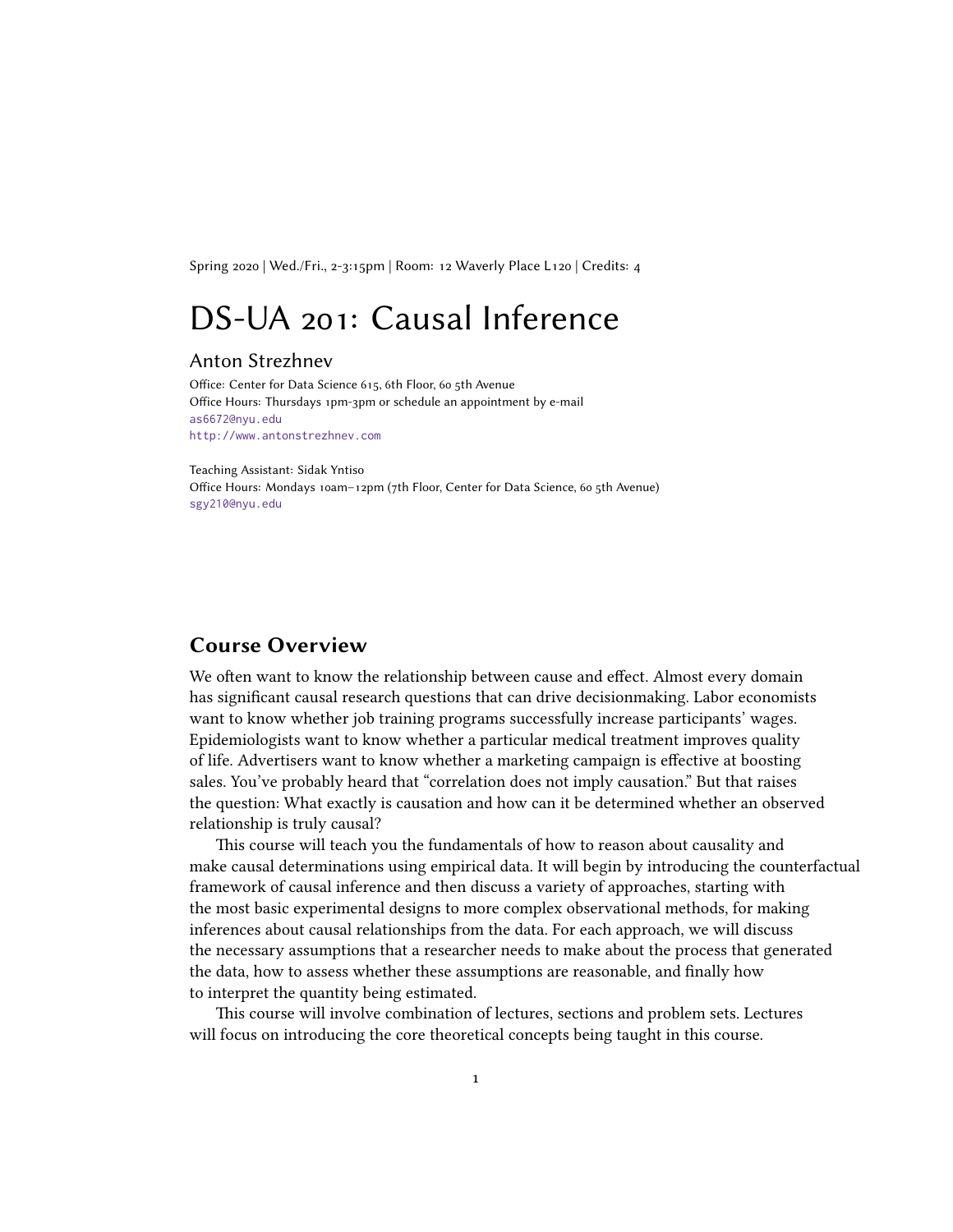Sections will emphasize application and discuss how to implement various causal inference techniques with real data sets. Problem sets will contain a mixture of both theoretical and applied questions and serve as a way of reinforcing key concepts and allowing students to assess their progress and understanding throughout the course.

As a part of this course, you will be introduced to statistical programming using the R programming language. This is a free and open source language for statistical computing that is used extensively for data analysis in both academia and industry. No prior experience in programming is necessary and we recognize that students will come in with a variety of backgrounds and different levels of experience in programming. This course is designed to emphasize learning by doing and will teach statistical programming with the aim of preparing students to analyze actual data.

# **Prerequisites**

DS-UA 111 (Data Science for Everyone) is a great introduction to probability, statistical inference and programming and is recommended for taking this course. However, because introductory statistics is taught in a variety of ways by a variety of disciplines, we are very flexible in allowing students with other backgrounds in statistics to take this course. Please contact the instructor, Anton Strezhnev([as6672@nyu.edu](mailto:as6672@nyu.edu)), if you are interested in enrolling but do not have DS-UA 111 as a prerequisite.

In general, the necessary prior knowledge of statistics required for success in this course is very minimal – if you have a general familiarity with linear regression, you are more than ready for this class. The first few weeks will incorporate a review of the most important concepts (e.g. probability, random sampling, conditional averages) and we will include refreshers whenever additional concepts are introduced throughout the course. The focus of this course is on developing students' ability to reason systematically about causal relationships. We believe that both students with significant experience in data analysis and descriptive statistical inference and those with less prior background will benefit from and be able to succeed in this course.

# **Logistics**

**Lectures**: Wednesdays, Fridays from 2pm-3:15pm – Location: 12 Waverly Place, Room L120

**Sections**: Monday: 2pm-2:50pm, Wednesday: 11am-11:50am – Location TBA

You may choose to attend one of either of the two section times each week. We strongly recommend that you try to attend the sections regularly as they comprise a significant element of the course instruction.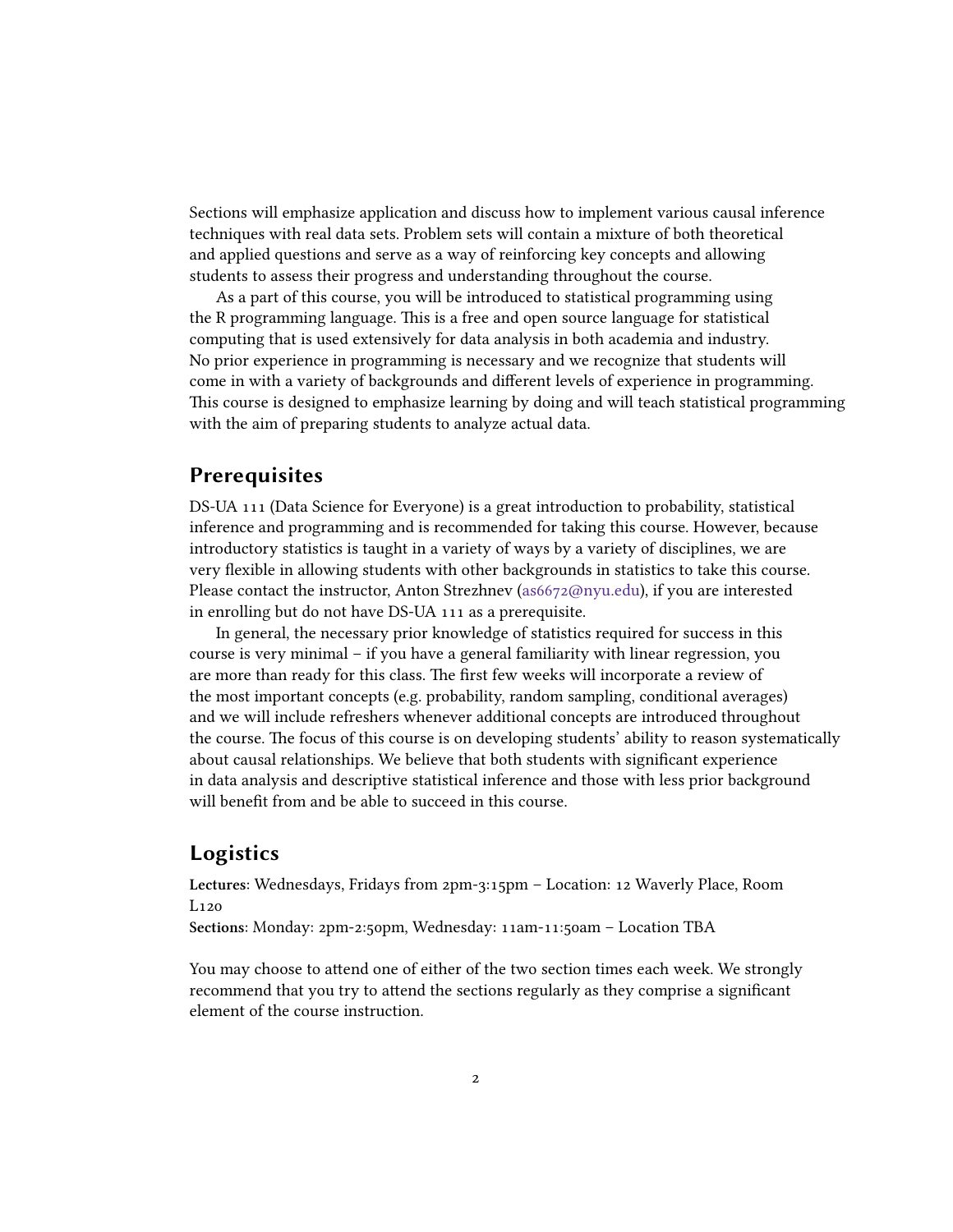Lecture slides will be made available on the course website after each lecture.

We will use Piazza as a course discussion platform and to post announcements. See the NYU Classes course website for the registration link.

# **Textbooks**

The following text is required for the class:

*·* Imai, Kosuke. *Quantitative Social Science: An Introduction*. Princeton University Press. 2017.

This textbook is designed to introduce students to both statistical computing and causal inference through a variety of applied examples and exercises. We hope that it will be useful to you as a reference even after the course is over. We will primarily be focusing on chapters 1-4 with occasional excerpts assigned from later chapters.

Excerpts from other books and articles will be assigned as readings and posted as PDFs on the course website. In general, you should expect to read about one chapter from the Imai text or a similar excerpt for each week along with 1-2 papers. The papers will be drawn from a variety of academic disciplines and highlight applications of the methods discussed in class.

You may find the following books useful, and excerpts from some will be assigned as part of the class. However, these are not required for the course:

- *·* Angrist, Joshua D., and Jorn-Steffen Pischke. *Mostly Harmless Econometrics: An Empiricist's Companion*. Princeton University Press. 2009.
- *·* Imbens, Guido W. and Donald B. Rubin. *Causal Inference for Statistics, Social, and Biomedical Sciences*. Cambridge University Press. 2010.
- *·* Hernán, Miguel A. and James M. Robins. *Causal Inference: What If*. Chapman & Hall/CRC. 2020. (PDF available at: [https://www.hsph.harvard.edu/miguel-hernan/](https://www.hsph.harvard.edu/miguel-hernan/causal-inference-book/) [causal-inference-book/](https://www.hsph.harvard.edu/miguel-hernan/causal-inference-book/))

# **Requirements**

Students' final grades are based on three components:

*·* **Problem sets** (35% of the course grade). Students will complete a total of five problem sets throughout the semester. Problem sets will primarily cover topics from the lecture and section for that week and the previous week. Problem sets will be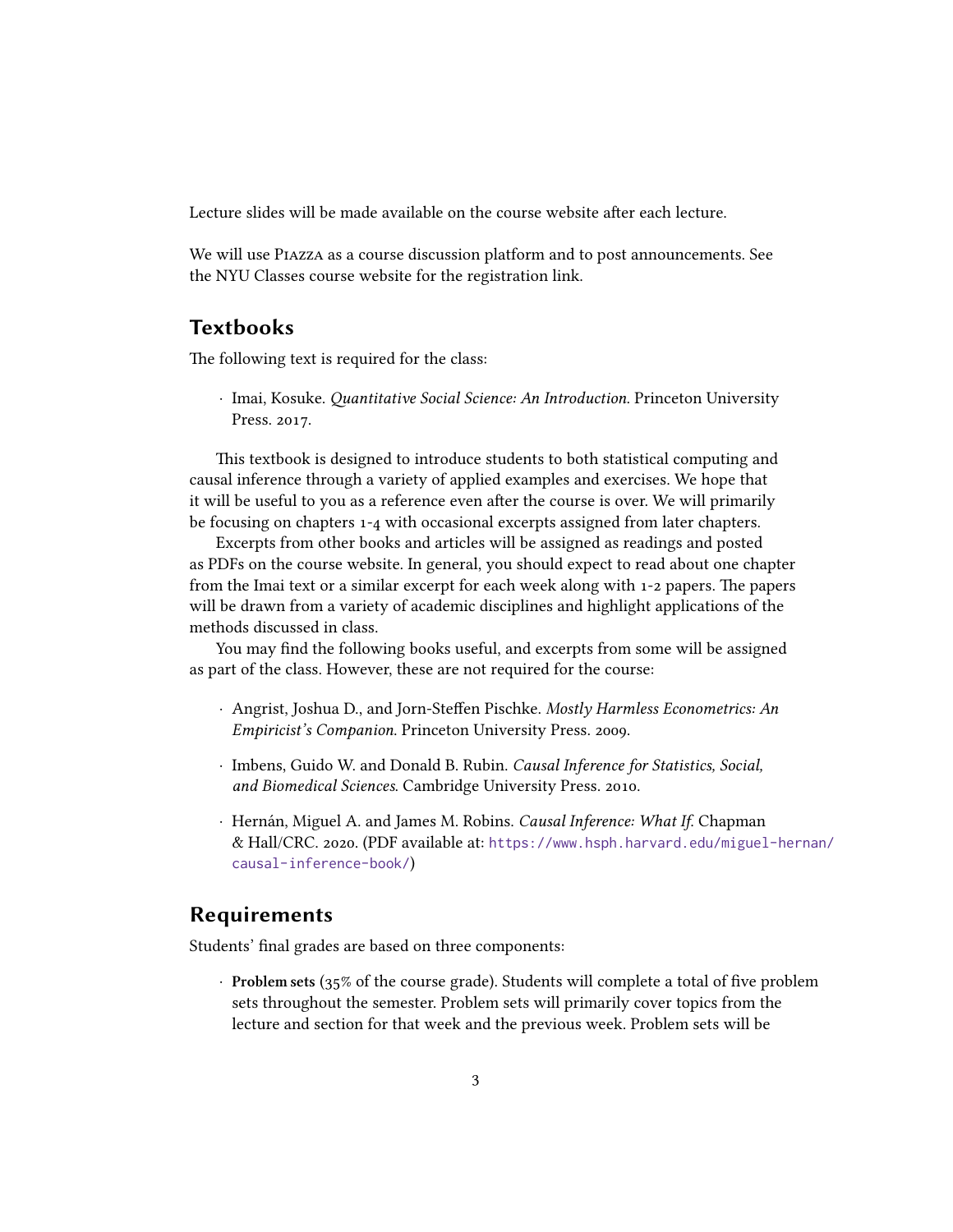graded on a  $(+/\sqrt{-})$  scale with a + awarded for near-perfect work, a  $\sqrt{\alpha}$  awarded for generally good work with clear effort shown but with some errors, and a - awarded for significantly incomplete or incorrect work with major conceptual errors and little effort shown. Problem sets are designed to be somewhat more challenging than both the midterm and final exams and we do not expect students to perform perfectly on each problem set. Problem sets will be assigned on Wednesdays and will be due on the following Thursday (by 11:59pm).

- **–** *Collaboration policy*: We strongly encourage collaboration between students on the problem sets and highly recommend that students discuss problems with each other either in person or via the course's online discussion board. However, each student is expected to submit their own write-up of the answers and any relevant code. **Students may not copy each other's answers, including any R code.** Any sharing or copying of assignments is considered cheating and will result in an F in the course. A second cheating incident will, by CAS rules, result in a one-semester suspension from the College.
- **–** *Office hours and online discussion*: Students should feel free to discuss any questions about the problem sets with the teaching staff during sections and office hours. We also strongly encourage students to post questions about both the problem sets and the assigned readings on the course discussion board (Piazza) and respond to other students' questions. Responding to other students' questions will contribute to your participation grade.
- **–** *Submission guidelines*: Problem sets will be distributed as PDF and Rmarkdown files (.Rmd). You should submit your answers and any relevant R code in the same format: including an Rmarkdown file (.Rmd extension) and a corresponding compiled .pdf file as your submission. Rmarkdown combines the text formatting syntax of Markdown markup language with the ability to embed and execute chunks of R code directly into a text document. This allows you to present your code, graphical output, and discussion/write-up all in the same document. We recommend that you edit the distributed Rmarkdown file for each problem set directly.
- *·* **Take-home midterm and final exams** (25% and 30% of the course grade respectively). The take-home midterm and final are similar in structure to the problem sets and are designed to evaluate your knowledge of the course material. Unlike the problem sets, students are not permitted to collaborate with other students. The teaching staff will answer any clarifying questions on the Piazza discussion board for this course. Details on when the midterm and final will be posted and when they are due will be given later in the semester.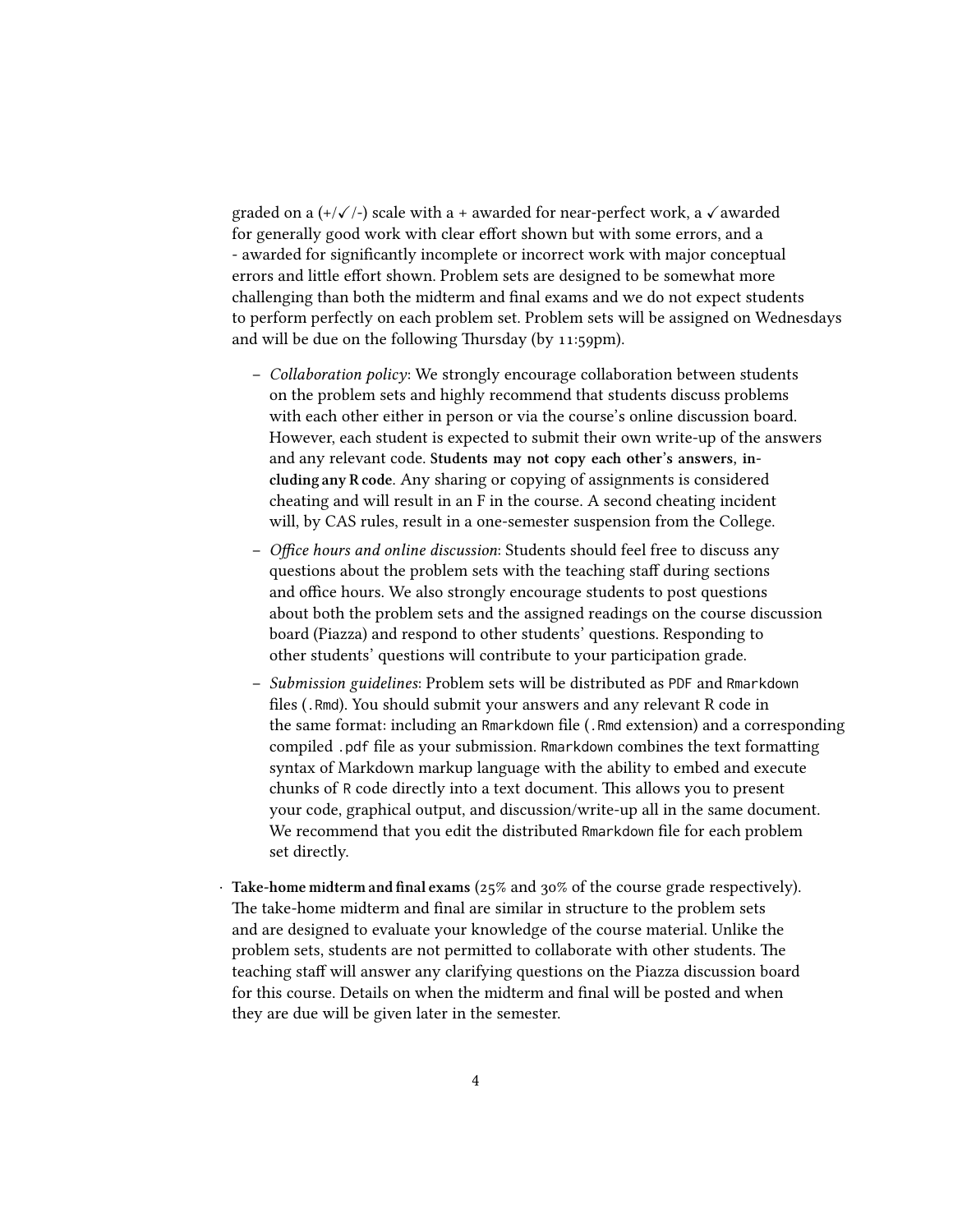*·* **Participation** (10% of the course grade). We expect students to take an active role in learning in both lecture and section. Engagement with the teaching staff by asking and answering questions will contribute to this grade. Students can also earn participation credit by interacting with their classmates on the Piazza discussion board.

# **Computing**

This course will also serve as an introduction to statistical computing using the R programming language. This is a free and open source programming language that is available for nearly all computing platforms. You should download and install it from [http://www.](http://www.r-project.org) [r-project.org](http://www.r-project.org). Unless you have strong preferences for a specific coding environment, we recommend that you use the free [RStudio](https://rstudio.com) Desktop Integrated Development Environment (IDE) which you can download from [https://rstudio.com/products/rstudio/download/](https://rstudio.com/products/rstudio/download/#download) [#download](https://rstudio.com/products/rstudio/download/#download). In addition to being a great and simple to use environment for editing code, RStudio makes it very easy to write and compile Rmarkdown documents: the format in which problem sets will be distributed. In addition to base R, we will introduce students to data management and cleaning via the [tidyverse](https://www.tidyverse.org/) set of packages along with basic graphics and visualization using [ggplot2](https://ggplot2.tidyverse.org/).

# **Preliminary Schedule**

A schedule of topics is provided below. This will be updated with a list of associated reading assignments. Each week has 2 lectures and 1 section. Some topics will span multiple weeks. This schedule is subject to change depending on time, student interest, and how the class feels about the course's pacing.

### **Introduction (January 29)**

*·* Course Introduction, Requirements, Outline

#### **Statistical Review (January 31)**

- *·* Random variables and representing uncertainty
- *·* Estimation and conditional mean functions

### **The Potential Outcomes Model (February 5 – February 7)**

- *·* Counterfactual reasoning and the "Fundamental Problem of Causal Inference"
- *·* Estimands and causal quantities of interest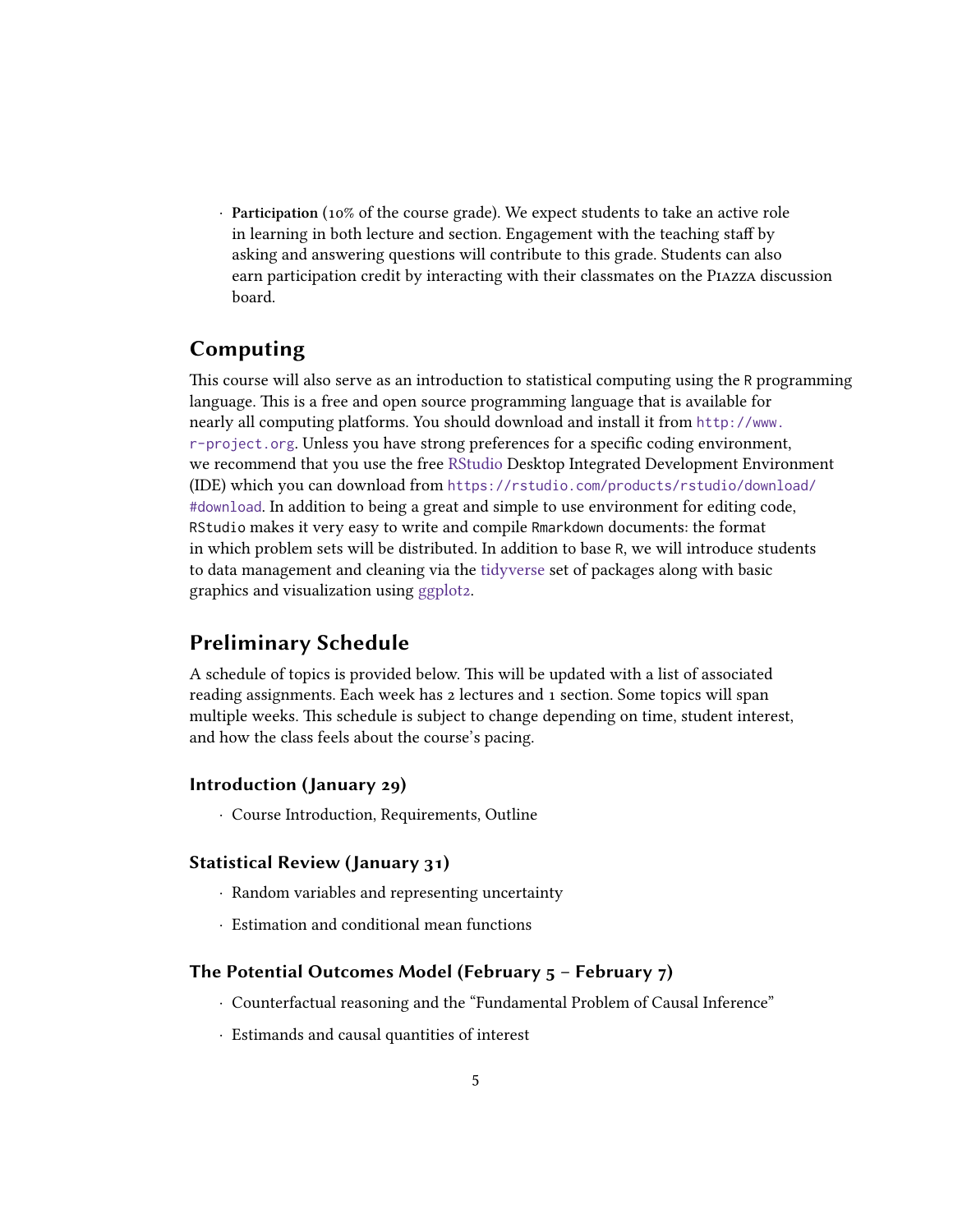*·* Causal identification versus estimation.

**Problem Set 1 Assigned: Feb 5, Due Feb 13**

#### **Randomized Experiments (February 12 – February 21)**

- *·* Why randomization allows identification of causal effects
- *·* Estimation and inference for average treatment effects
- *·* How to improve experimental designs via stratification
- *·* Randomization inference and permutation testing

**Problem Set 2 Assigned: Feb 19, Due Feb 27**

### **Selection on observables, Part 1 (February 26 – February 28)**

- *·* What to do when random assignment of treatment is not possible common challenges of observational designs
- *·* Assumptions behind "no unobserved confounding" designs
- *·* Representing assumptions using graphical models
- *·* Covariate adjustment via subclassification

#### **Selection on observables, Part 2 (March 4 – March 13)**

- *·* How to assess the assumption of "no unobserved confounding"
- *·* What is the right quantity of interest?
- *·* Alternative estimation strategies: inverse propensity of treatment weighting, matching, regression

**Take-home Midterm Assigned: March 4, Due March 12**

#### **Spring Break (March 16 – March 22)**

#### **Fixed Effects estimators (March 25 – March 27)**

- *·* How to use repeated observations over time to deal with time-invariant confounding.
- *·* Within-unit vs. between-unit designs.

**Problem Set 3 Assigned: March 25, Due April 2**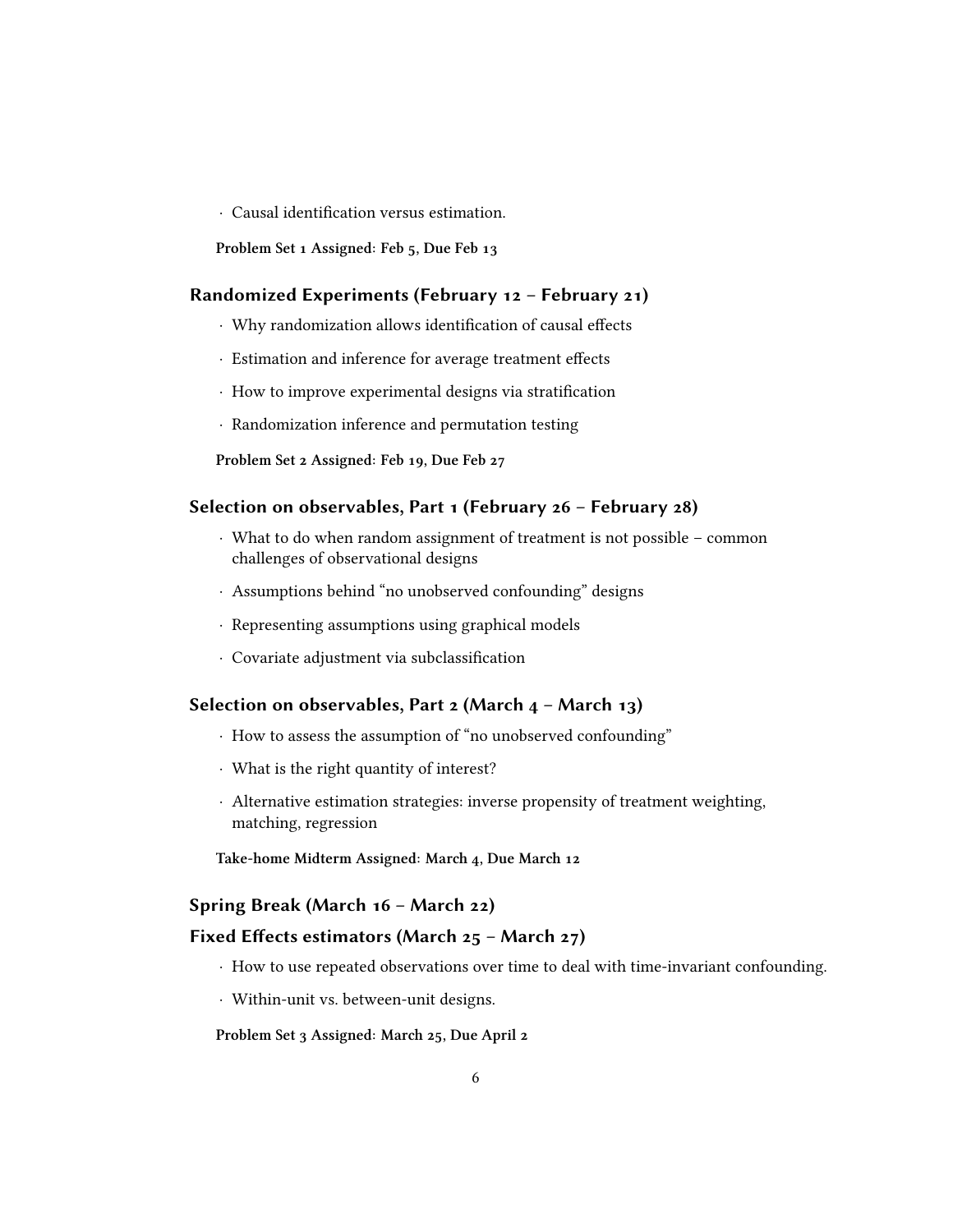#### **Differences-in-diffferences (April 1 – April 10)**

- *·* Weakening "selection on observables" by studying changes over time.
- *·* Assumptions behind the "differences-in-differences" strategy parallel trends
- *·* Estimation and diagnostics for the identification assumptions.
- *·* Pitfalls and challenges when units initiate treatment at different times.

### **Instrumental Variables (April 15 – April 24)**

- *·* Estimating effects under unobserved confounding using exogenous variation in treatment induced by an "instrument"
- *·* Assumptions behind the instrumental variable strategy exogeneity, relevance, "exclusion restriction"
- *·* Estimation via the Wald Estimator and Two-Stage Least Squares
- *·* Interpreting the IV estimand Local Average Treatment Effect
- *·* What makes a good instrument?

**Problem Set 4 Assigned: April 15, Due April 23**

### **Regression Discontinuity Designs (April 29 – May 1)**

- *·* Estimating effects under unobserved confounding using quasi-random assignment at a cutpoint.
- *·* Common applications: Elections, test scores
- *·* Estimation and sensitivity to modeling assumptions.

**Problem Set 5 Assigned: April 29, Due May 7**

### **Causal Inference in Industry (May 6 - May 8)**

- *·* Applications of causal inference in the "data science" profession.
- *·* Translating concepts between academia and industry (e.g. A/B testing)
- *·* Practical challenges in designing and implementing experiments at scale.
- *·* How to get people to care about causation.

**Take-home Final Assigned: May 11, Due May 19**